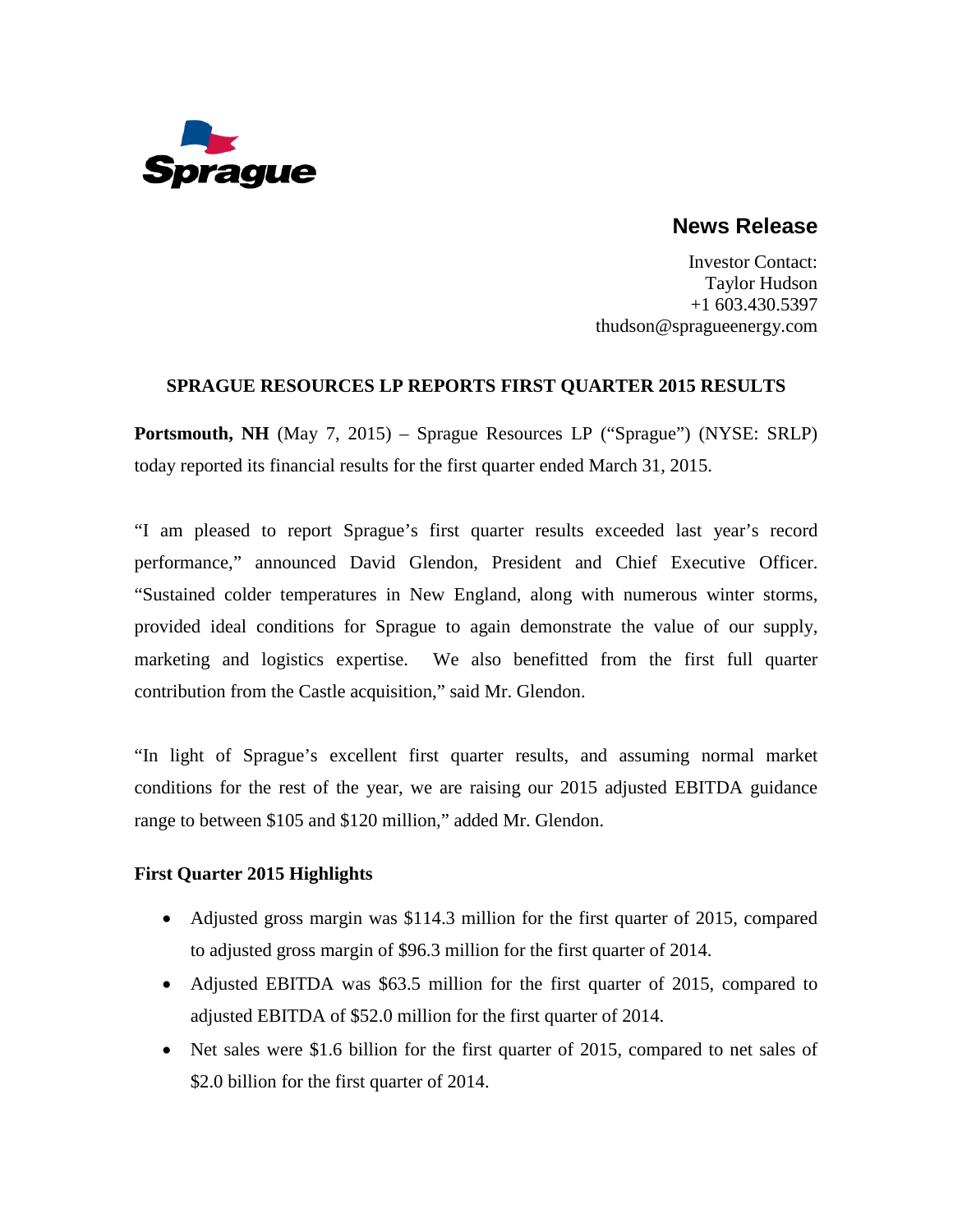• Net income on a GAAP basis was \$43.9 million for the first quarter of 2015, compared to net income of \$73.1 million for the first quarter of 2014. Net income per fully diluted common unit on a GAAP basis was \$2.06 in the first quarter of 2015.

Sprague reported distributable cash flow of \$58.6 million for the first quarter of 2015, compared to \$44.0 million, for the first quarter of 2014. This represents a distribution coverage ratio of 5.9 times for the first quarter of 2015.

EBITDA, adjusted EBITDA, and adjusted gross margin are not prepared in accordance with United States generally accepted accounting principles ("GAAP"), and are discussed in greater detail below under "Non-GAAP Financial Measures." Readers should refer to the financial tables provided in this news release for reconciliation to the most comparable GAAP financial measures for the three months ended March 31, 2015.

# **Refined Products**

- Volumes in the Refined Products segment rose 23% to 726.4 million gallons in the first quarter of 2015, compared to 588.8 million gallons in the first quarter of 2014.
- Adjusted gross margin in the Refined Products segment increased \$14.8 million, or 29%, to \$66.3 million in the first quarter of 2015, compared to \$51.5 million in the first quarter of 2014.

"Sprague's outstanding Refined Products results reflect our first full quarter contribution from the Castle acquisition, in addition to higher demand brought on by colder Northeast temperatures than last year," said Mr. Glendon. "Despite challenging re-supply logistics associated with frozen Northeast harbors, our team maintained its strong track record of keeping customers 'wet' when demand was at its peak, cementing our reputation for reliability. Additionally, our newest colleagues at Castle exhibited strong performance in meeting demand spikes caused by natural gas curtailments in the NYC area," added Mr. Glendon.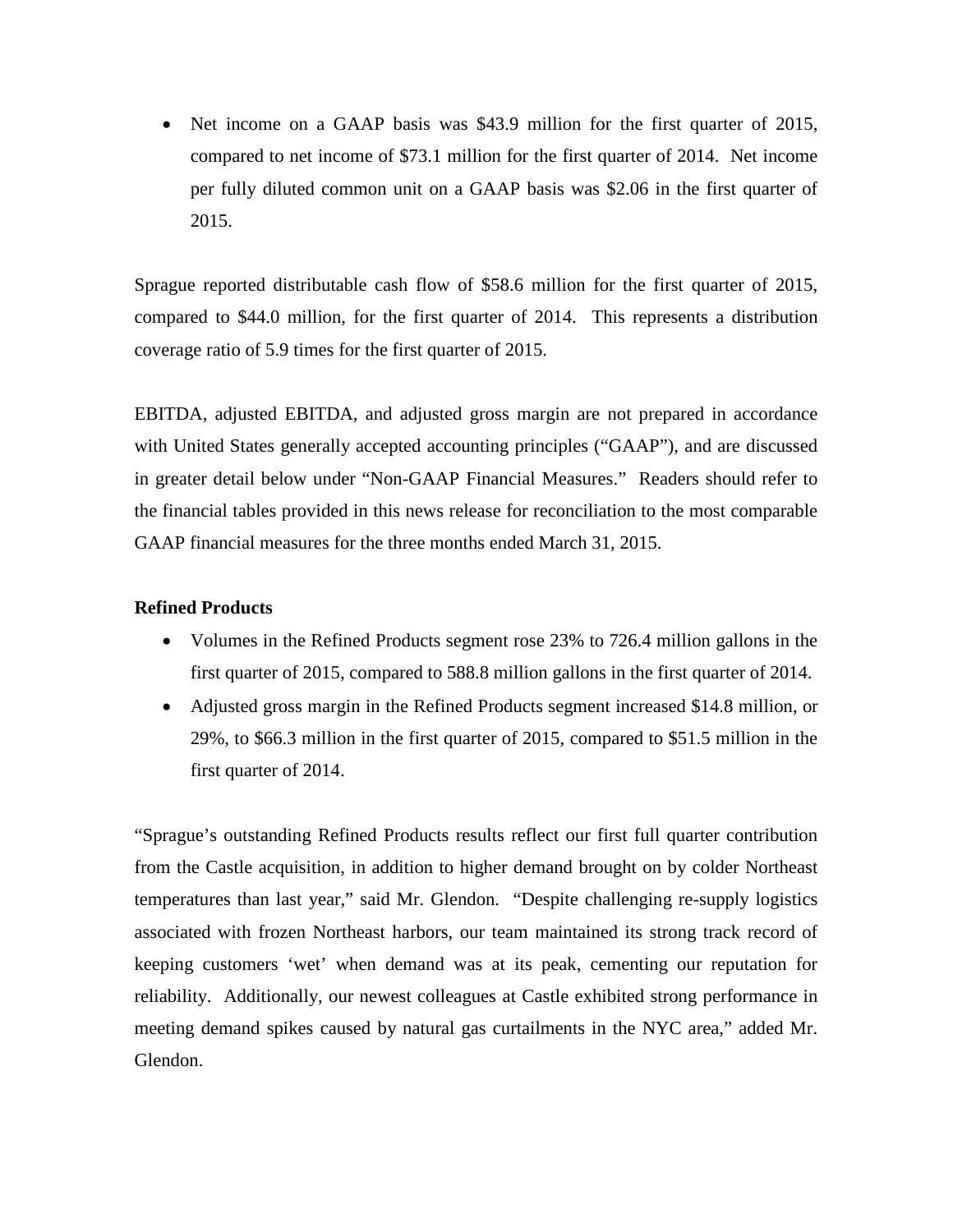#### **Natural Gas**

- Natural Gas segment volumes increased 21% to 20.0 Bcf in the first quarter 2015, compared to 16.5 Bcf in the first quarter of 2014.
- Natural Gas adjusted gross margin decreased 1% to \$34.8 million for the first quarter of 2015, compared to \$35.3 million for the first quarter of 2014.

"While Sprague's Natural Gas business supplied higher volumes than last year due to the addition of Metromedia Energy customers, adjusted gross margin was marginally lower primarily as a result of muted volatility in Northeast cash gas markets compared to the extreme levels experienced a year ago," reported Mr. Glendon. "Despite the year-overyear decline in adjusted gross margin, Sprague still benefitted from colder than normal weather and the ability to leverage our supply expertise over a larger account base. The integration of Metromedia continues on pace, and I am encouraged by the many commercial opportunities we see to serve customers with our broader product slate," said Mr. Glendon.

# **Materials Handling**

• Materials Handling adjusted gross margin increased by \$2.1 million, or 26%, to \$10.2 million for the first quarter 2015, compared to the first quarter 2014.

"Sprague's Materials Handling business segment posted a 26% adjusted gross margin increase year-over-year primarily as a result of Kildair's crude handling activities, which commenced in the second quarter of 2014," said Mr. Glendon. "Earlier than expected deliveries of windmill components and liquid asphalt offset reductions in other bulk categories caused by vessel timing differences."

On April 29, 2015, the Board of Directors of Sprague's general partner, Sprague Resources GP LLC, announced its fourth consecutive distribution increase and approved a cash distribution of \$0.4725 per unit for the quarter ended March 31, 2015, representing a 3.3% increase over the distribution declared for the quarter ended December 31, 2014. The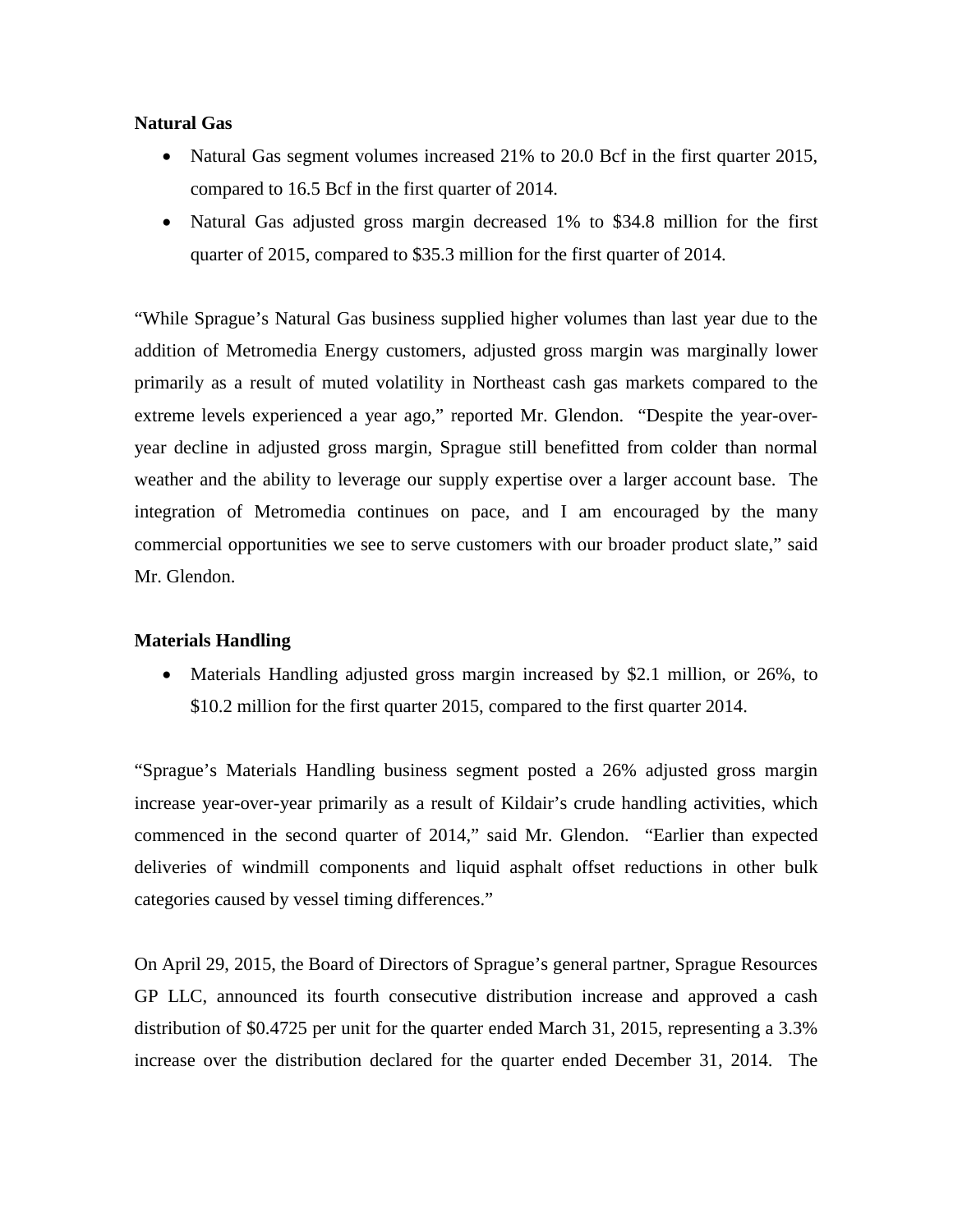distribution will be paid on May 15, 2015 to unitholders of record as of the close of business on May 11, 2015.

"Sprague's outstanding first quarter results put us in a strong financial position for the year," said Mr. Glendon. "We have modest leverage and adequate liquidity to pursue additional growth opportunities, and our steady distribution growth is supported by very healthy coverage levels. I am proud of our team's outstanding work that has made these results possible," concluded Mr. Glendon.

#### **Financial Results Conference Call**

Management will review Sprague's first quarter 2015 financial results in a teleconference call for analysts and investors today, May 7, 2015.

| Date and Time:             | May 7, 2015 at 10:00 AM ET       |
|----------------------------|----------------------------------|
| Dial-in numbers:           | (866) 516-2130 (U.S. and Canada) |
|                            | $(678)$ 509-7612 (International) |
| <b>Participation Code:</b> | 29307879                         |

The call will also be webcast live and archived on the investor relations section of Sprague's website, [www.spragueenergy.com.](http://www.spragueenergy.com/)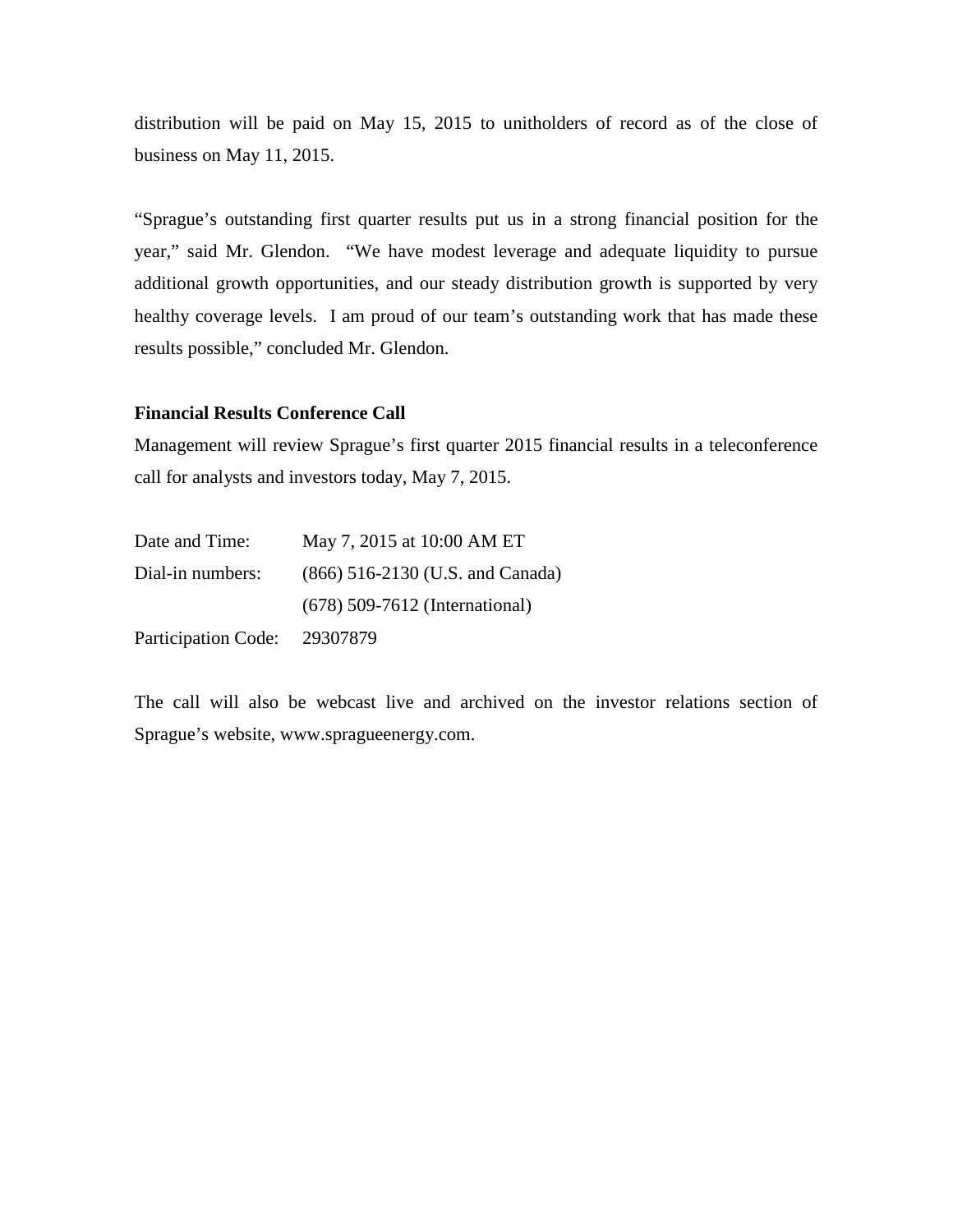# **About Sprague Resources LP**

Sprague Resources LP is a master limited partnership engaged in the purchase, storage, distribution and sale of refined petroleum products and natural gas. Sprague also provides storage and handling services for a broad range of materials.

# **Non-GAAP Financial Measures**

EBITDA, adjusted EBITDA, and adjusted gross margin are used as supplemental financial measures by management and external users of Sprague's financial statements, such as investors, commercial banks, trade suppliers and research analysts, to assess:

- The financial performance of Sprague's assets, operations and return on capital without regard to financing methods, capital structure or historical cost basis;
- The ability of Sprague's assets to generate cash sufficient to pay interest on its indebtedness and make distributions to its equity holders;
- The viability of acquisitions and capital expenditure projects;
- The market value of its inventory and natural gas transportation contracts for financial reporting to its lenders, as well as for borrowing base purposes; and
- Repeatable operating performance that is not distorted by non-recurring items or market volatility.

Sprague defines EBITDA as net income before interest, income taxes, depreciation and amortization. Sprague defines adjusted EBITDA as EBITDA increased by unrealized hedging losses and decreased by unrealized hedging gains, in each case with respect to refined products and natural gas inventory and natural gas transportation contracts. Sprague defines adjusted gross margin as net sales less cost of products sold (exclusive of depreciation and amortization) increased by unrealized hedging losses and decreased by unrealized hedging gains, in each case with respect to refined products and natural gas inventory and natural gas transportation contracts.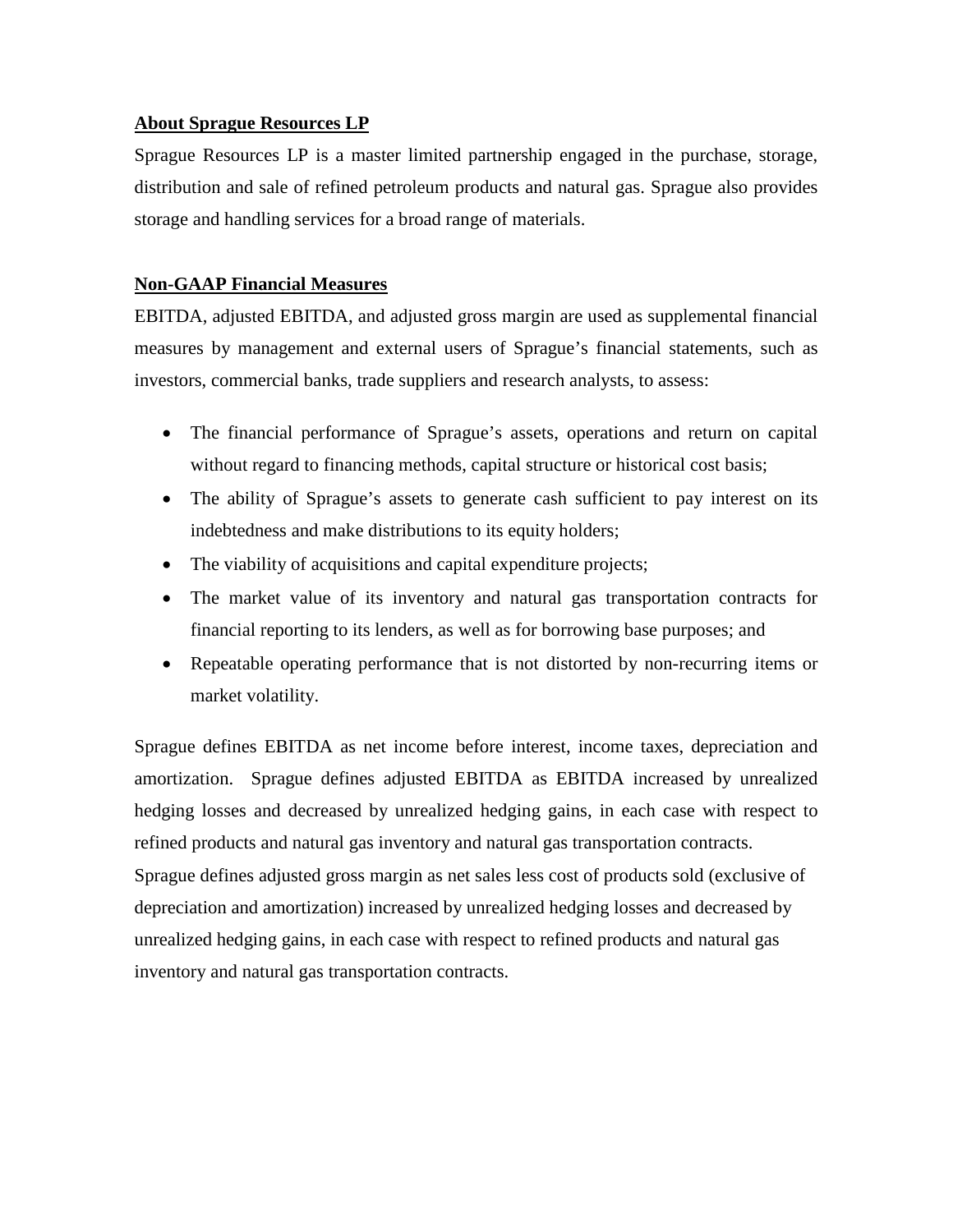EBITDA, adjusted EBITDA, and adjusted gross margin are not prepared in accordance with GAAP. These measures should not be considered as alternatives to net income, income from operations, cash flows from operating activities or any other measure of financial performance or liquidity presented in accordance with GAAP.

#### **Forward Looking Statements**

This press release may include forward-looking statements. These forward-looking statements involve risks and uncertainties that could cause actual results to differ from the results predicted. When considering these forward-looking statements, you should keep in mind the risk factors and other cautionary statements in Sprague's filings with the United States Securities and Exchange Commission (the "SEC"), including those set forth under Item 1A, "Risk Factors" of Sprague's Annual Report on Form 10-K, and any subsequent reports Sprague files with the SEC. You are cautioned not to place undue reliance on these forward-looking statements. Sprague undertakes no obligation and does not intend to update these forward-looking statements to reflect events or circumstances occurring after this press release.

(Financial Tables Below)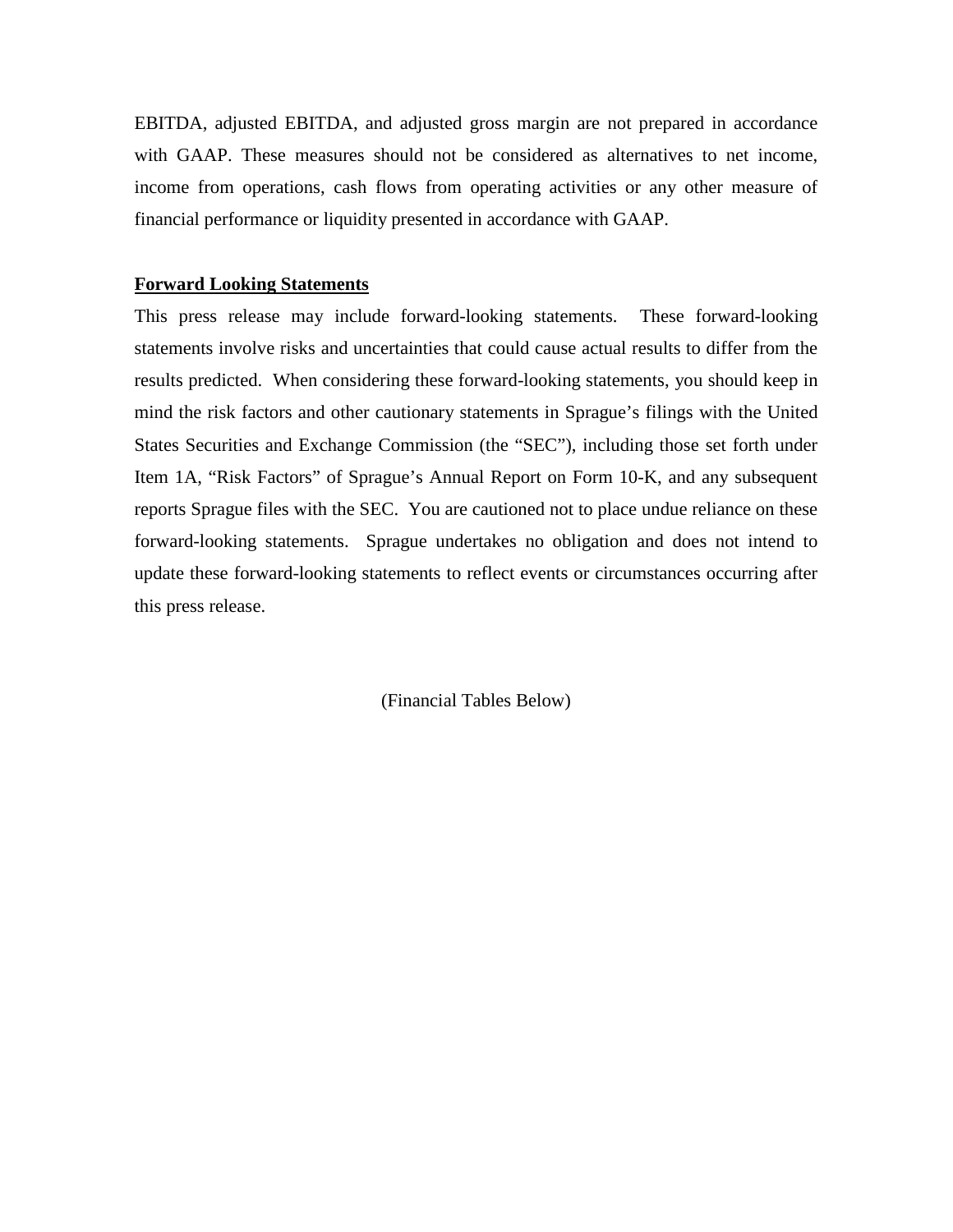#### **Sprague Resources LP** Volume, Net Sales and Adjusted Gross Margin by Segment<br>Three Months Ended March 31, 2015 and 2014

|                                              | <b>Three Months Ended March 31.</b> |                               |             |  |
|----------------------------------------------|-------------------------------------|-------------------------------|-------------|--|
|                                              | 2015                                | $2014^{(1)}$                  |             |  |
|                                              | (unaudited)                         |                               | (unaudited) |  |
|                                              |                                     | (\$ and volumes in thousands) |             |  |
| <b>Volumes:</b>                              |                                     |                               |             |  |
|                                              | 726,432                             |                               | 588,756     |  |
|                                              | 20,013                              |                               | 16,496      |  |
|                                              | 585                                 |                               | 694         |  |
|                                              | 74,760                              |                               | 66.822      |  |
| <b>Net Sales:</b>                            |                                     |                               |             |  |
|                                              | 1.431.845                           | s                             | 1.844.973   |  |
|                                              | 146,679                             |                               | 134,340     |  |
|                                              | 10.184                              |                               | 8,079       |  |
|                                              | 9.650                               |                               | 7,307       |  |
|                                              | 1,598,358                           | S.                            | 1,994,699   |  |
| Adjusted Gross Margin: (2)                   |                                     |                               |             |  |
|                                              | 66,306                              | s                             | 51.530      |  |
|                                              | 34,817                              |                               | 35.344      |  |
|                                              | 10.184                              |                               | 8,077       |  |
|                                              | 2,983                               |                               | 1.336       |  |
|                                              | 114.290                             | S.                            | 96.287      |  |
| <b>Calculation of Adjusted Gross Margin:</b> |                                     |                               |             |  |
|                                              | 1.598.358                           | s                             | 1.994.699   |  |
|                                              | (1,490,373)                         |                               | (1,864,419) |  |
|                                              | 3.534                               |                               | (5.866)     |  |
|                                              | 2,771                               |                               | (28, 127)   |  |
|                                              | 114,290                             | \$.                           | 96.287      |  |

1) On December 9, 2014, the Partnership acquired all of the equity interests in Kildair through the acquisition of the equity interests of Kildair's parent Sprague Canadian Properties LLC.<br>As the acquisition of Kildair by unrealized hedging gains, in each case with respect to refined products and natural gas inventory and natural gas transportation contracts.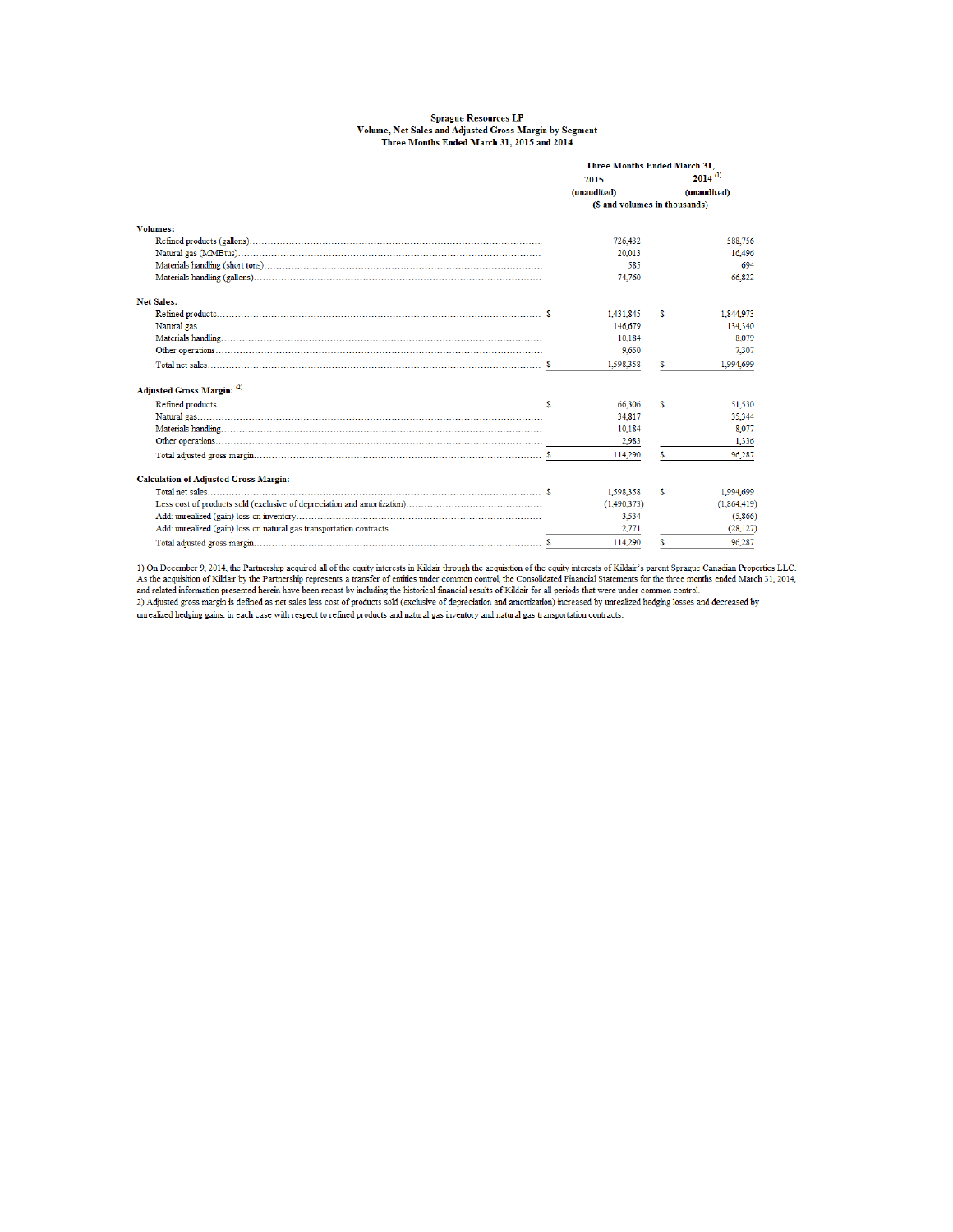#### **Sprague Resources LP Summary Financial Data** Three Months Ended March 31, 2015 and 2014

|                                                            |    | <b>Three Months Ended March 31,</b> |                   |              |  |
|------------------------------------------------------------|----|-------------------------------------|-------------------|--------------|--|
|                                                            |    | 2015                                |                   | $2014^{(1)}$ |  |
|                                                            |    | (unaudited)                         |                   | (unaudited)  |  |
|                                                            |    |                                     | (\$ in thousands) |              |  |
| <b>Statement of Operations Data:</b>                       |    |                                     |                   |              |  |
|                                                            |    | 1,598,358                           | s                 | 1.994,699    |  |
| Operating costs and expenses:                              |    |                                     |                   |              |  |
|                                                            |    | 1,490,373                           |                   | 1,864,419    |  |
|                                                            |    | 18,883                              |                   | 16,838       |  |
|                                                            |    | 32,381                              |                   | 27,411       |  |
|                                                            |    | 4,992                               |                   | 3.955        |  |
|                                                            |    | 1,546,629                           |                   | 1,912,623    |  |
|                                                            |    | 51.729                              |                   | 82,076       |  |
|                                                            |    | 514                                 |                   |              |  |
|                                                            |    | 112                                 |                   | 110          |  |
|                                                            |    | (7,766)                             |                   | (8.016)      |  |
|                                                            |    | 44.589                              |                   | 74,170       |  |
|                                                            |    | (650)                               |                   | (1,038)      |  |
|                                                            |    | 43.939                              |                   | 73,132       |  |
| Adjust: Loss attributable to Kildair from January 1, 2014  |    |                                     |                   |              |  |
|                                                            |    |                                     |                   | 2.203        |  |
|                                                            |    | 43.939                              | S.                | 75.335       |  |
|                                                            |    |                                     |                   |              |  |
| Net income per limited partner unit:                       |    |                                     |                   |              |  |
| Common - basic                                             | \$ | 2.10                                | s                 | 3.74         |  |
| Common - diluted                                           | \$ | 2.06                                | \$                | 3.74         |  |
| Subordinated - basic and diluted                           | S  | 2.10                                | S.                | 3.74         |  |
| Units used to compute net income per limited partner unit: |    |                                     |                   |              |  |
| Common - basic                                             |    | 10,897,488                          |                   | 10,072,186   |  |
| Common - diluted                                           |    | 10,064,510                          |                   | 10,073,176   |  |
| Subordinated - basic and diluted                           |    | 10.071.970                          |                   | 10,071,970   |  |
| <b>Reconciliation of net income to adjusted EBITDA:</b>    |    |                                     |                   |              |  |
|                                                            |    | 43,939                              | s                 | 73,132       |  |
| Add/(Deduct):                                              |    |                                     |                   |              |  |
|                                                            |    | 7.654                               |                   | 7.906        |  |
|                                                            |    | 650                                 |                   | 1,038        |  |
|                                                            |    | 4.992                               |                   | 3,955        |  |
|                                                            |    |                                     |                   |              |  |
| EBITDA <sup>(2)</sup>                                      |    | 57.235                              | S.                | 86,031       |  |
|                                                            |    | 3,534                               |                   | (5,866)      |  |
|                                                            |    | 2,771                               |                   | (28, 127)    |  |
| Adjusted EBITDA <sup>(3)</sup> .                           | s  | 63.540                              | \$                | 52,038       |  |

1) On December 9, 2014, the Partnership acquired all of the equity interests in Kildair through the acquisition of the equity interests of Kildair's parent Sprague Canadian Properties LLC.<br>As the acquisition of Kildair by and related information presented herein have been recast by including the historical financial results of Kildair for all periods that were under common control.

2) EBITDA represents net income before interest, income taxes, depreciation and amortization.

2) Adjusted EBITDA represents EBITDA increased by unrealized hedging losses and decreased by unrealized hedging gains, in each case with respect to refined products and natural gas inventory and natural gas transportation